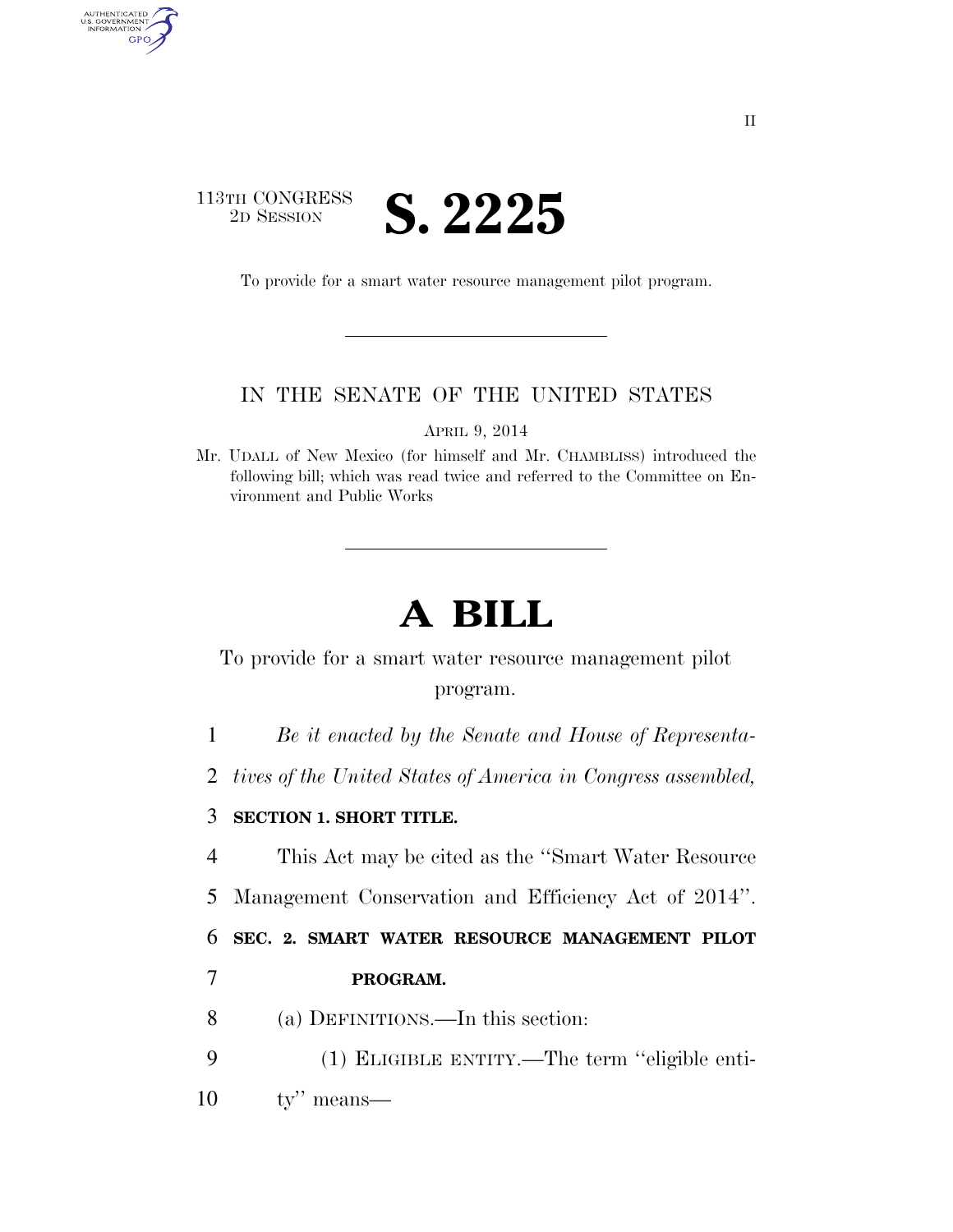| $\mathbf{1}$   | $(A)$ a utility;                                     |
|----------------|------------------------------------------------------|
| $\overline{2}$ | (B) a municipality;                                  |
| 3              | (C) a water district; and                            |
| $\overline{4}$ | (D) any other authority that provides                |
| 5              | water, wastewater, or water reuse services.          |
| 6              | (2) SECRETARY.—The term "Secretary" means            |
| 7              | the Secretary of Energy.                             |
| 8              | (3) SMART WATER RESOURCE MANAGEMENT                  |
| 9              | PILOT PROGRAM.—The term "smart water resource        |
| 10             | management pilot program" or "pilot program"         |
| 11             | means the pilot program established under sub-       |
| 12             | section (b).                                         |
|                |                                                      |
| 13             | (b) SMART WATER RESOURCE MANAGEMENT PILOT            |
| 14             | PROGRAM.                                             |
| 15             | (1) IN GENERAL.—The Secretary shall establish        |
| 16             | and carry out a smart water resource management      |
| 17             | pilot program in accordance with this section.       |
| 18             | $(2)$ PURPOSE.—The purpose of the smart water        |
| 19             | resource management pilot program is to award        |
| 20             | grants to eligible entities to demonstrate novel and |
| 21             | innovative technology-based solutions that will—     |
| 22             | (A) increase the energy and water effi-              |
| 23             | ciency of water, wastewater, and water reuse         |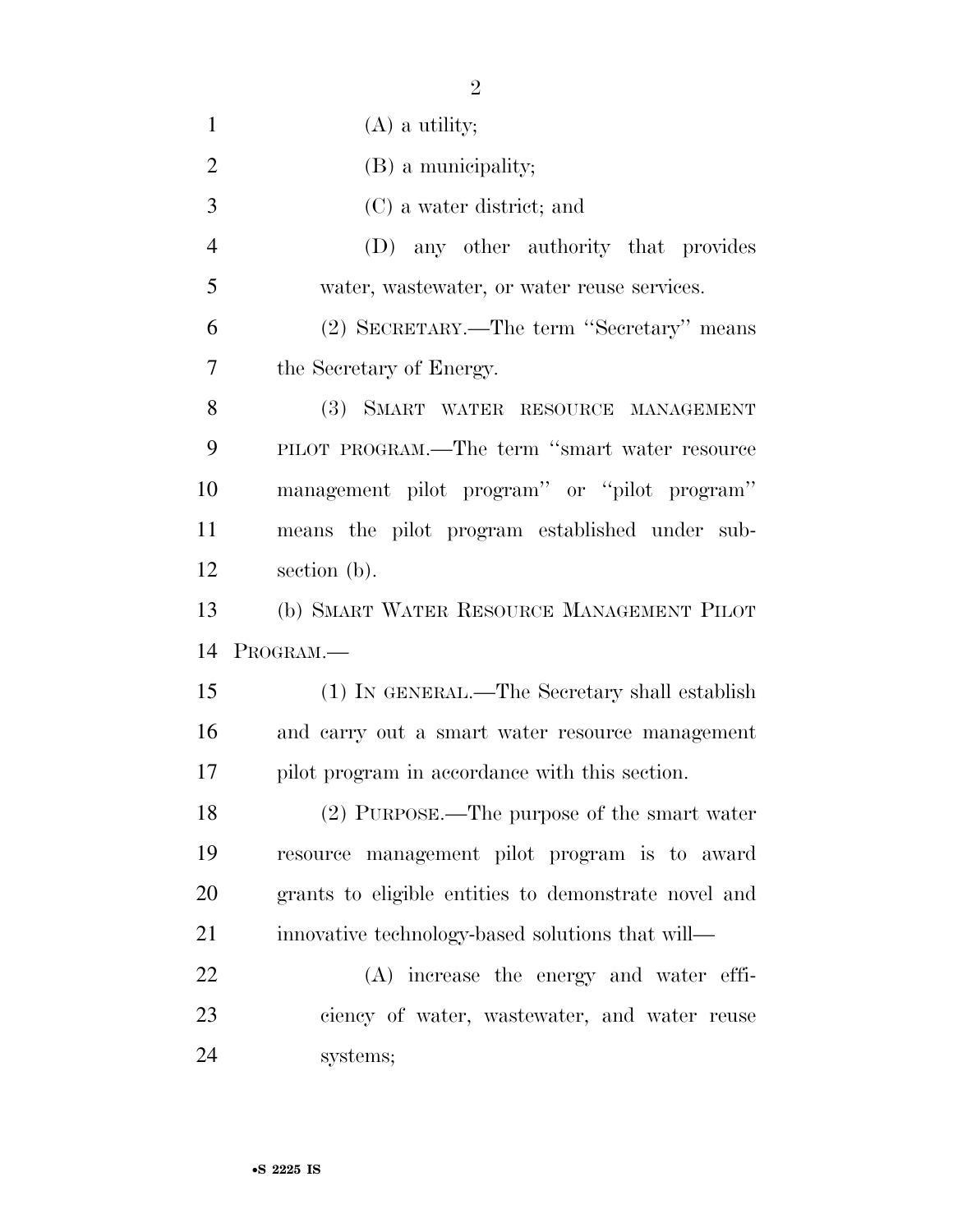| $\mathbf{1}$   | (B) improve water, wastewater, and water           |
|----------------|----------------------------------------------------|
| $\overline{2}$ | reuse systems to help communities across the       |
| 3              | United States make significant progress in con-    |
| $\overline{4}$ | serving water, saving energy, and reducing         |
| 5              | costs; and                                         |
| 6              | (C) support the implementation of innova-          |
| 7              | tive processes and the installation of advanced    |
| 8              | automated systems that provide real-time data      |
| 9              | on energy and water.                               |
| 10             | (3) PROJECT SELECTION.-                            |
| 11             | (A) IN GENERAL.—The Secretary shall                |
| 12             | make competitive, merit-reviewed grants under      |
| 13             | the pilot program to not less than 3, but not      |
| 14             | more than 5, eligible entities.                    |
| 15             | (B) SELECTION CRITERIA.—In selecting an            |
| 16             | eligible entity to receive a grant under the pilot |
| 17             | program, the Secretary shall consider—             |
| 18             | (i) energy and cost savings;                       |
| 19             | (ii) the novelty of the technology to be           |
| 20             | used;                                              |
| 21             | (iii) the degree to which the project              |
| 22             | integrates next-generation sensors, soft-          |
| 23             | ware, analytics, and management tools;             |
| 24             | (iv) the anticipated cost-effectiveness            |
| 25             | of the pilot project in terms of energy effi-      |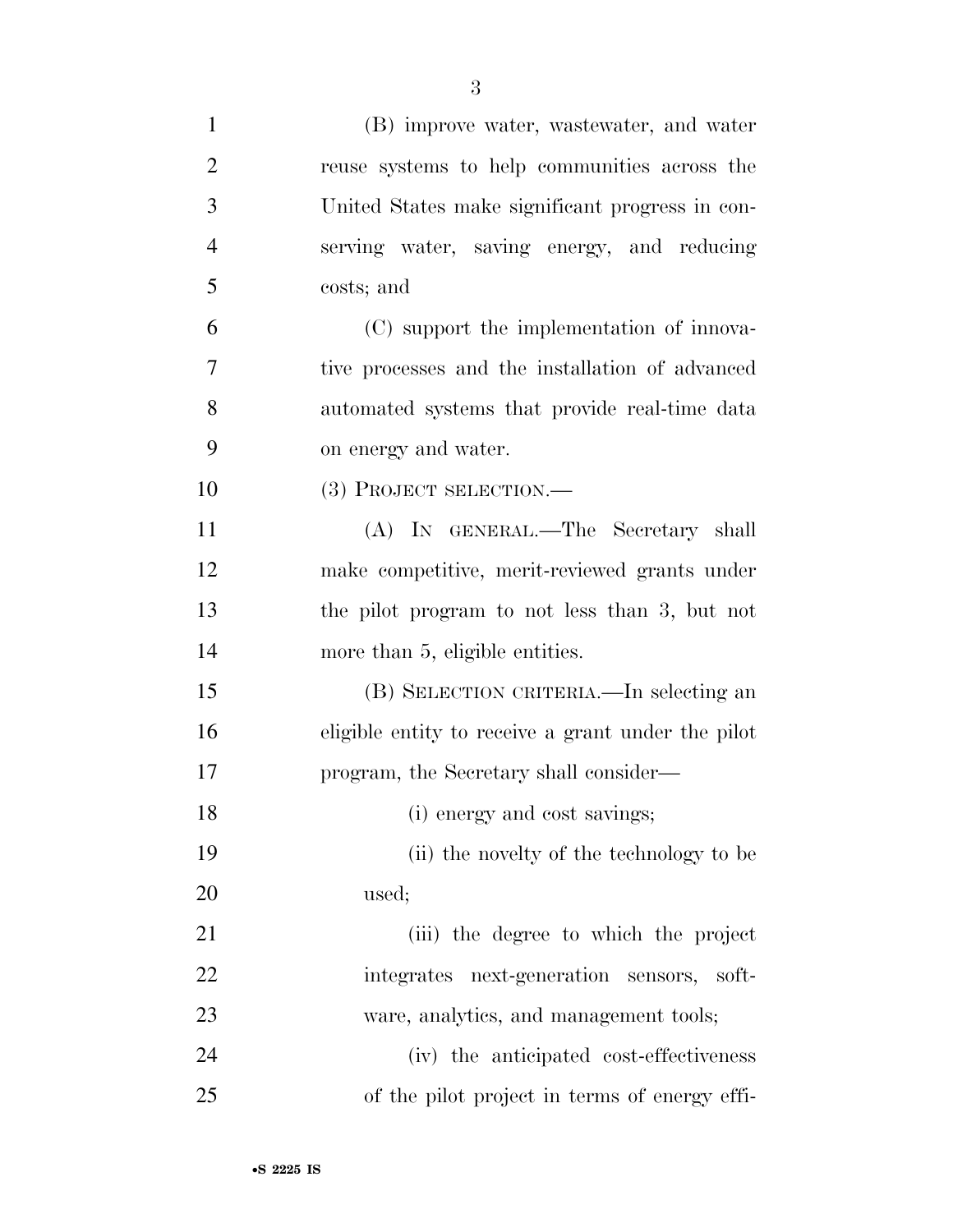| $\mathbf{1}$   | ciency savings, water savings or reuse, and |
|----------------|---------------------------------------------|
| $\overline{2}$ | infrastructure costs averted;               |
| 3              | (v) whether the technology can be de-       |
| $\overline{4}$ | ployed in a variety of geographic regions   |
| 5              | and the degree to which the technology can  |
| 6              | be implemented on a smaller or larger       |
| $\overline{7}$ | scale; and                                  |
| 8              | (vi) whether the project will be com-       |
| 9              | pleted in 5 years or less.                  |
| 10             | (C) APPLICATIONS.—                          |
| 11             | (i) IN GENERAL.—Subject to clause           |
| 12             | (ii), an eligible entity seeking a grant    |
| 13             | under the pilot program shall submit to     |
| 14             | the Secretary an application at such time,  |
| 15             | in such manner, and containing such infor-  |
| 16             | mation as the Secretary determines to be    |
| 17             | necessary.                                  |
| 18             | (ii) CONTENTS.—An application under         |
| 19             | clause (i) shall, at a minimum, include—    |
| 20             | (I) a description of the project;           |
| 21             | (II) a description of the tech-             |
| 22             | nology to be used in the project;           |
| 23             | (III) the anticipated results, in-          |
| 24             | cluding energy and water savings, of        |
| 25             | the project;                                |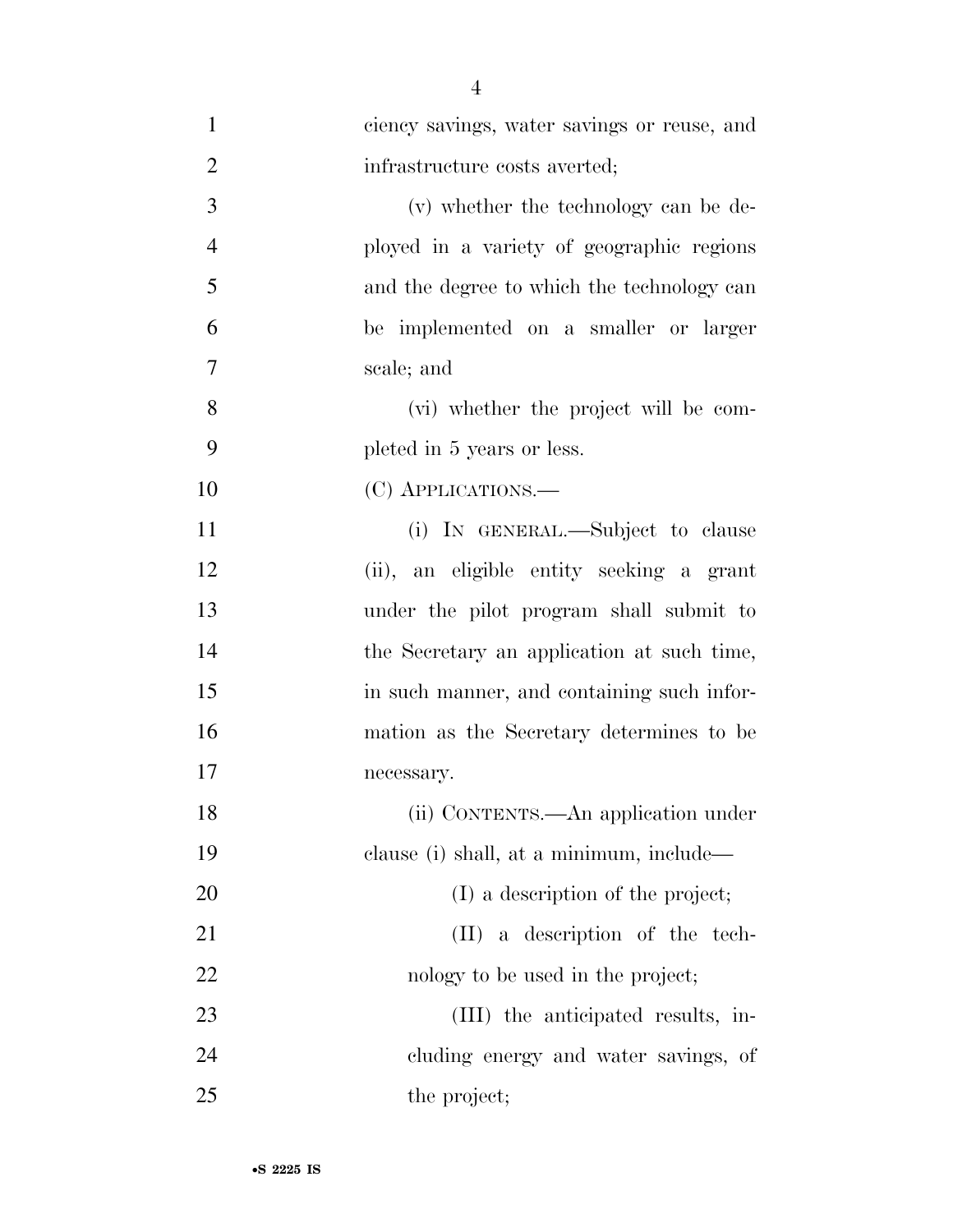| $\mathbf{1}$   | (IV) a comprehensive budget for                   |
|----------------|---------------------------------------------------|
| $\overline{2}$ | the project;                                      |
| 3              | (V) the names of the project lead                 |
| $\overline{4}$ | organization and any partners;                    |
| 5              | (VI) the number of users to be                    |
| 6              | served by the project; and                        |
| $\overline{7}$ | (VII) any other information that                  |
| 8              | the Secretary determines to be nec-               |
| 9              | essary to complete the review and se-             |
| 10             | lection of a grant recipient.                     |
| 11             | $(4)$ ADMINISTRATION.—                            |
| 12             | (A) IN GENERAL.—Not later than 300                |
| 13             | days after the date of enactment of this Act,     |
| 14             | the Secretary shall select grant recipients under |
| 15             | this section.                                     |
| 16             | (B) EVALUATIONS.—The Secretary shall              |
| 17             | annually carry out an evaluation of each project  |
| 18             | for which a grant is provided under this section  |
| 19             | $that-$                                           |
| 20             | (i) evaluates the progress and impact             |
| 21             | of the project; and                               |
| 22             | (ii) assesses the degree to which the             |
| 23             | project is meeting the goals of the pilot         |
| 24             | program.                                          |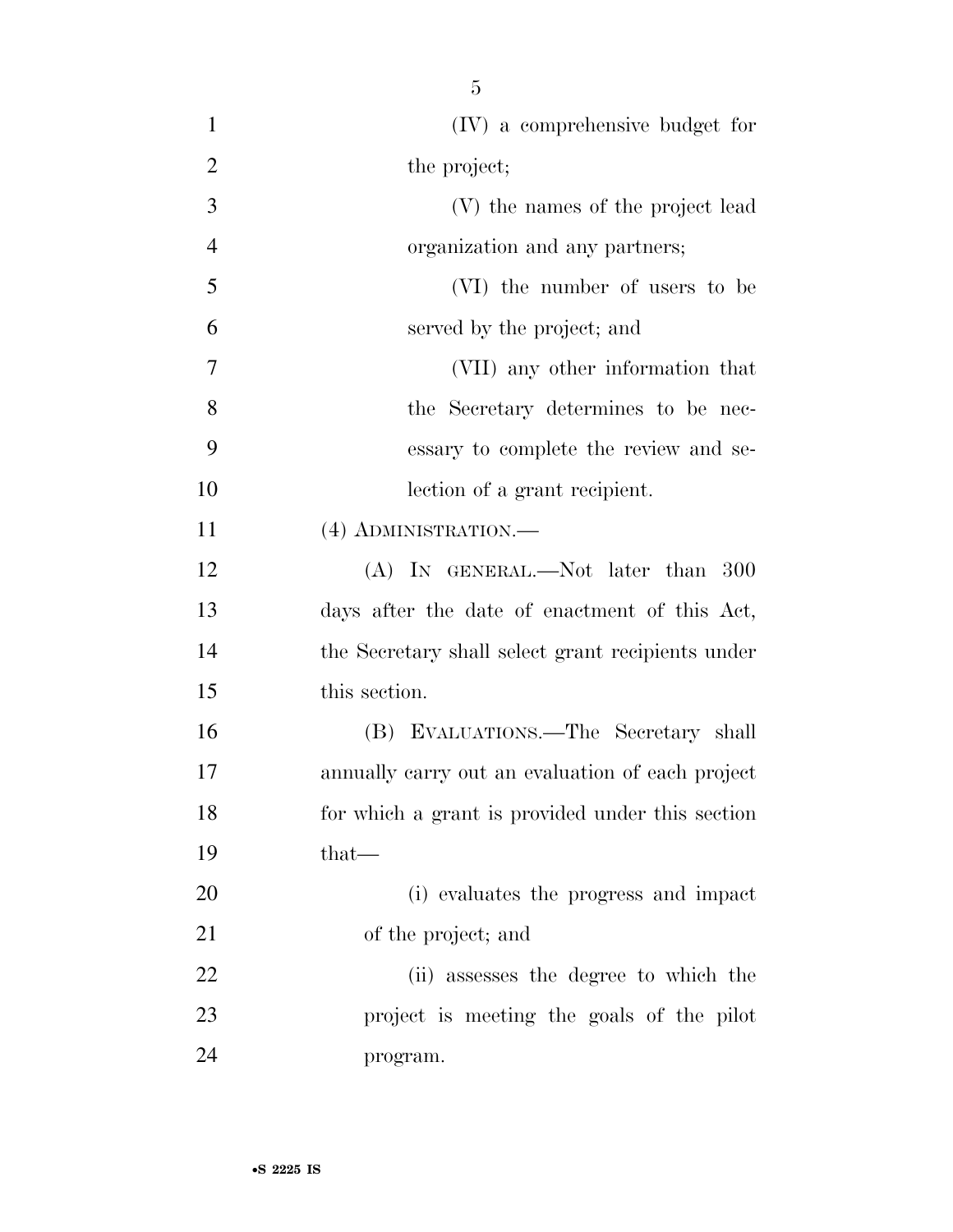| $\mathbf{1}$   | (C) TECHNICAL AND POLICY ASSIST-                        |
|----------------|---------------------------------------------------------|
| $\overline{2}$ | $\Delta NCE$ . On the request of a grant recipient, the |
| 3              | Secretary shall provide technical and policy as-        |
| $\overline{4}$ | sistance.                                               |
| 5              | BEST PRACTICES.—The Secretary<br>(D)                    |
| 6              | shall make available to the public—                     |
| 7              | (i) a copy of each evaluation carried                   |
| 8              | out under subparagraph (B); and                         |
| 9              | (ii) a description of any best practices                |
| 10             | identified by the Secretary as a result of              |
| 11             | those evaluations.                                      |
| 12             | (E) REPORT TO CONGRESS.—The Sec-                        |
| 13             | retary shall submit to Congress a report con-           |
| 14             | taining the results of each evaluation carried          |
| 15             | out under subparagraph (B).                             |
| 16             | $(e)$ FUNDING.—                                         |
| 17             | (1) IN GENERAL.—The Secretary shall use not             |
| 18             | less than $$7,500,000$ of amounts made available to     |
| 19             | the Secretary to carry out this section.                |
| 20             | PRIORITIZATION.—In funding activities<br>(2)            |
| 21             | under this section, the Secretary shall prioritize      |
| 22             | funding in the following manner:                        |
|                |                                                         |

 (A) Any unobligated amounts made avail-able to the Secretary to carry out the activities